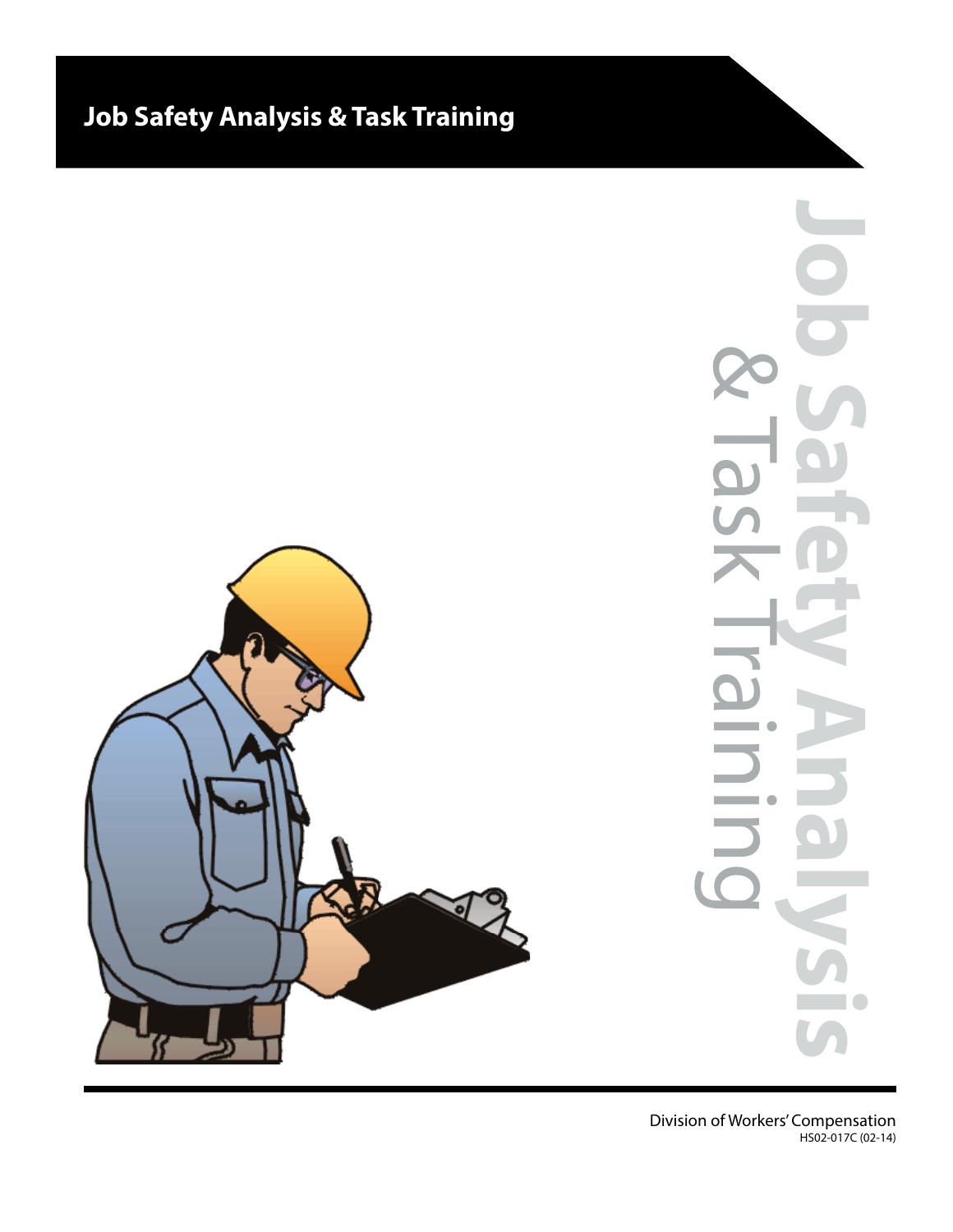## Table of Content

| Section 1: Job Safety Analysis                   |    |
|--------------------------------------------------|----|
| Section 2: The Nature of Task Training           | 3. |
| Section 3: Job and Task Relationships            | 5. |
| Section 4: Preparing The Job Breakdown and A JSA | 5. |
| Section 5: Job Safety Analysis Form              |    |
| Section 6: Sample - Job Safety Analysis Form     |    |

#### **RESOURCES**

The Division of Workers' Compensation (DWC) also offers several free safety [publications online at http://www.tdi.texas.gov/wc/safety/videoresources/](http://www.tdi.texas.gov/wc/safety/videoresources/index.html) index.html.

The DWC features a free occupational safety and health audiovisual library. For more information, call 512-804-4620 or visit the DWC website at [http://www.tdi.texas.gov/wc/safety/videoresources/avcatalog.html.](http://www.tdi.texas.gov/wc/safety/videoresources/avcatalog.html)

Safety module created by AgSafe. This publication is compiled from various reference sources and is designed to provide current and authoritative information on the subject matter covered. Information about the Agsafe Project can be obtained by writing to Agsafe, 140 Warren Hall, University of California, Berkeley, CA 94720.

Division of Workers' Compensation

Resource Center • 512-804-4620 • [resourcecenter@tdi.texas.gov](mailto://resourcecenter@tdi.texas.gov) Safety Violations Hotline • 1-800-452-9595 • [safetyhotline@tdi.texas.gov](mailto://safetyhotline@tdi.texas.gov)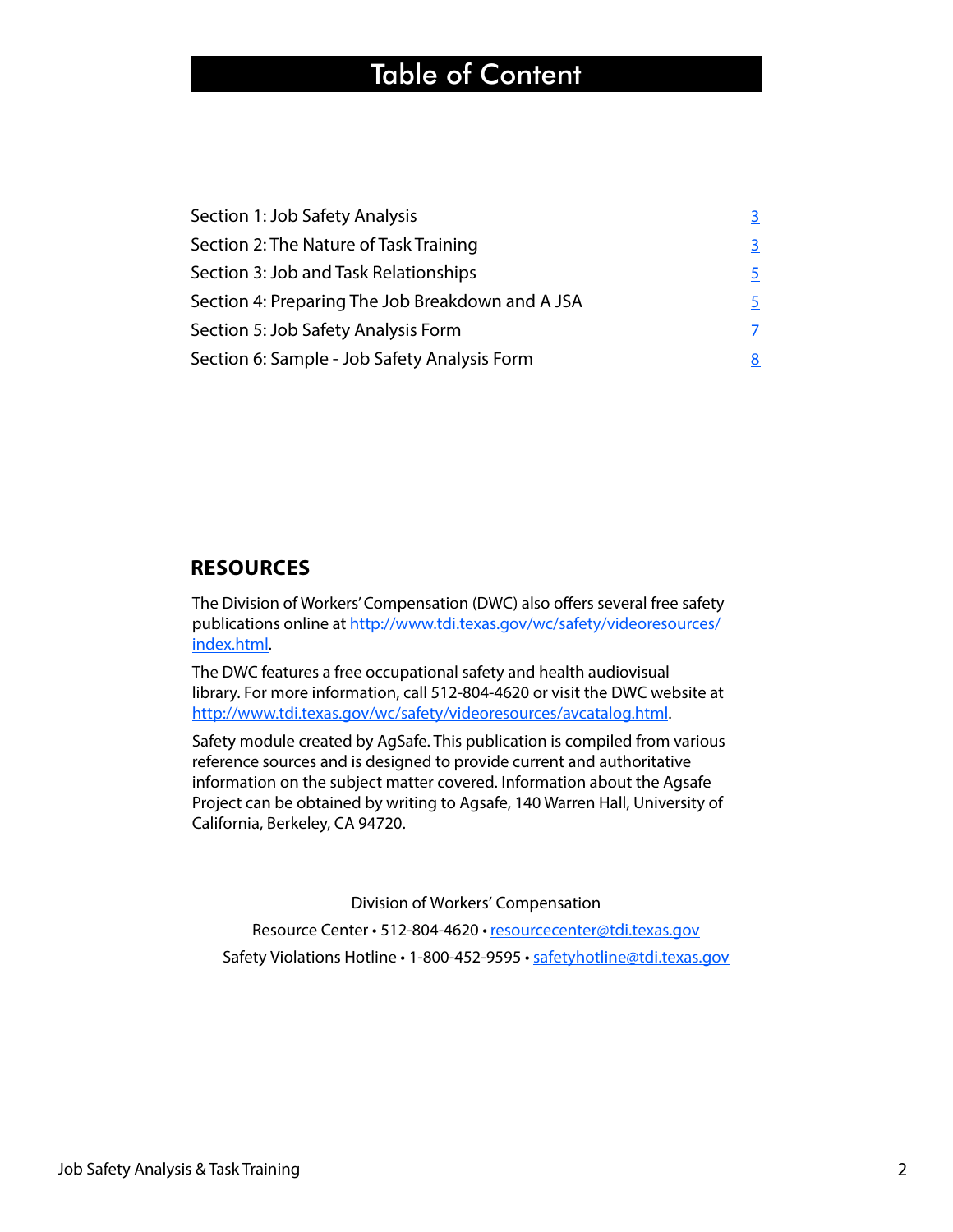#### <span id="page-2-0"></span>**JOB SAFETY ANALYSIS**

**J** ob Safety Analysis (JSA) is a very effective procestive procestive anyone who knows how to perform that job. ob Safety Analysis (JSA) is a very effective process. It is not difficult to learn and it can be applied to any job or task

#### **THE NATURE OF TASK TRAINING**

Task training exists in every organization, yet little is said or done to ensure<br>that it is accomplished in an effective manner. In some instances an immediate supervisor accomplishes this training with little or no experience in training techniques. In other instances a "trainer" does portions of the training, and the "hands on" portion of the training is left up to the learner while being monitored by someone currently performing the task. In many situations, results obtained are less than satisfactory.

Task training requires the application of sound training principles if it is to be effective. This is especially true if an organization is seeking motivated employees committed to quality. Quality in this case is defined as doing a job "right" the first time and the only way to do a job "right" is to do it the safe way. Quality, safety and productivity are all interrelated and failure to give attention to any of these elements during the training process will adversely affect the elements and, ultimately, profitability.



Remember that when conducting task training all of these elements need to be addressed as they support one another.

When training employees to do a job the "right" way, there is no better tool than a Job Safety Analysis (JSA).

To obtain the desired results from task training, the trainer and the immediate supervisor of the learners must work together. Failure to do so can result in wasted training expense and confused employees with low motivation. Why is this so? An employee may be trained in a correct and safe way of doing a task but not allowed or encouraged to use what has been learned. This happens quite often in organizations where middle managers and supervisors have not been trained in the same methods as those they supervise.

For an organization to obtain the best possible results from training, it is absolutely essential that supervisors know and accept the processes and procedures being taught to their employees. This is important because the supervisors must support, reinforce, and hold the employees accountable for using what they have learned. Primarily, the support and reinforcement need to be in the form of coaching and positive reinforcement actions that focus on safety and quality performance of the task learned. Without this support to the training activity, employees may acquire knowledge with respect to a job, but results will be minimal or possibly never achieved.

Quite often the trainer does not consider the full scope of task training and, although "Task Training" (as perceived by the trainer) is given, the results are not satisfactory. An example of this might be training an equipment operator. Too often, task training for an equipment operator is limited to pre-start setup, operation, and shutdown of the equipment. Consideration is not given to other than basic equipment operation. The whole job must be assessed to identify all tasks that require training. An example of one task often overlooked in the job of an equipment operator is transporting or moving the equipment from one location to another. Also, with respect to portable or mobile equipment use, the tasks will vary from one work site to another to the extent that the task is changed, exposing the operator to totally different hazards.

Since task training is common to all jobs, the following learning outcomes should be considered. Where applicable, trainees should:

- Understand the task or process and its working relationship to overall goals of the operation.
- Be able to perform pre- and post-operations checks on any equipment they will operate in the performance of their jobs.
- Demonstrate proper start-up and shutdown procedures on equipment they will operate in the performance of their jobs.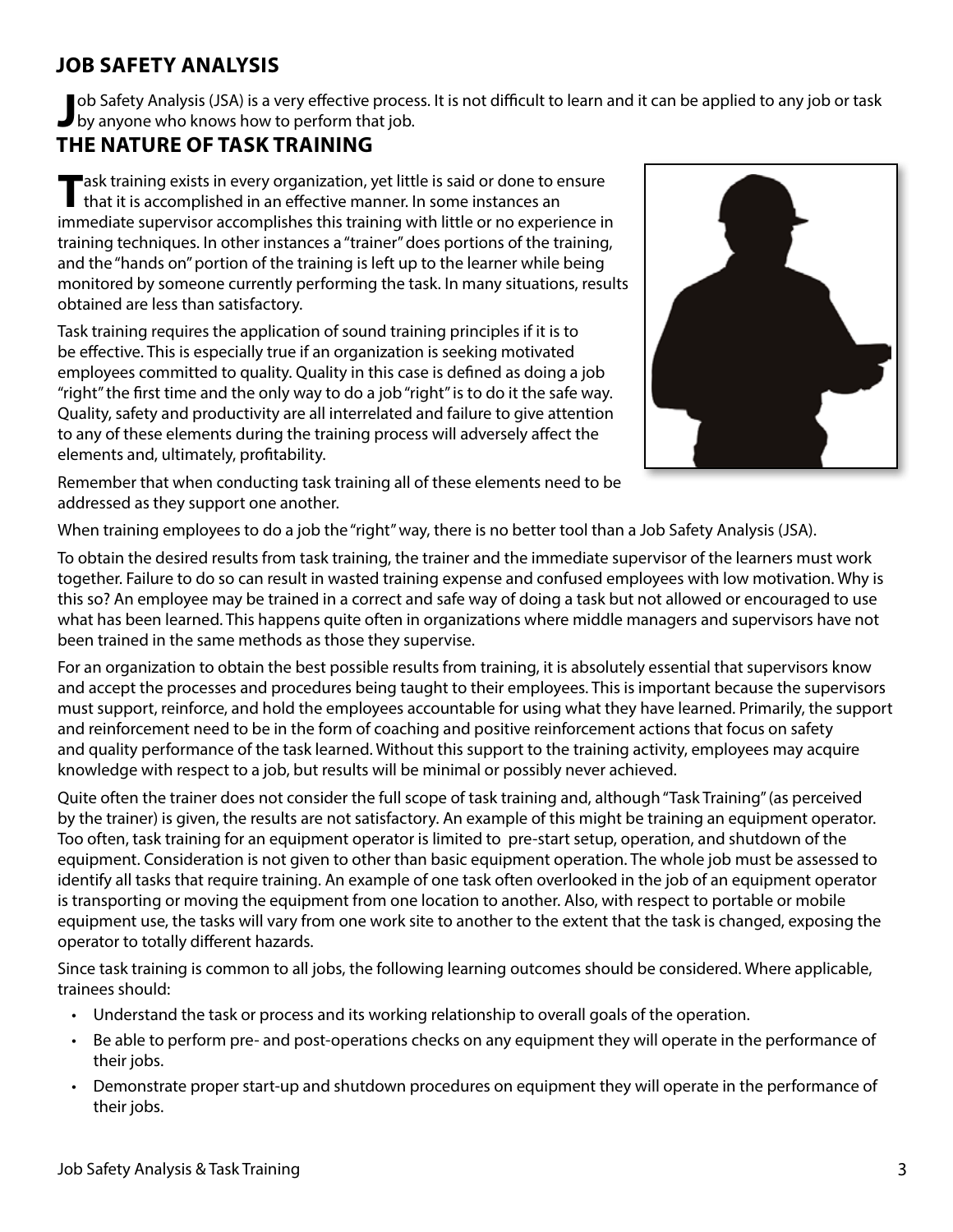- Demonstrate and describe safe operating procedures with respect to any equipment or processes that are a part of, or that have a direct relationship to these tasks. This will include moving, transporting, or relocating equipment and machinery.
- Understand required maintenance and servicing procedures for any equipment or processes that they use in their tasks. If required to perform maintenance or service tasks, they will be required to demonstrate safe procedures for those tasks.
- Demonstrate how they will deal with or report problems or malfunctions, to include emergency shutdown processes or procedures.



- Demonstrate their understanding of company and federal health and safety standards or procedures applicable to their tasks.
- Be trained on any new or modified machines, equipment, or processes and demonstrate safe practices in the actual work environment. They must also demonstrate understanding of the difference between old and new or modified equipment and processes to include the impact these differences have on safety and health.

It is emphasized that task training must always be conducted by a qualified trainer, operator, or lead person who is current in the task, equipment, machine or process to be learned. It is beneficial if task trainers are trained in the process of instruction. Two training procedures that may be used are:

All persons receiving task training can be given supervised practice in a non-work environment. During this training they are to demonstrate that they can properly operate and use any equipment or machines, and that they understand the proper procedures and processes affiliated with the task, or

All persons receiving task training can be supervised in the operational environment during work. They should be supervised until they demonstrate safe and proper operation of all equipment and machines to include all processes and procedures affiliated with the task. In addition, they should be able to explain why specific procedures/processes are designated as the "safe procedure". It is suggested that Job Safety Analyses (JSAs) be used to the maximum extent possible in every task training effort, particularly on high-risk jobs.

Methods that may be used in task training include:

- Classroom training
- Question and answer techniques
- Demonstration with real or mock-up equipment
- Supervised student practice with coaching and feedback
- Supervised On the Job Training (OJT) with coaching and feedback

Training tools add variety to training and may be used to help in learning skills. Videos and films alone do not constitute complete training and must be used in conjunction with practice sessions, quizzes and evaluations. Having a participant read an operations manual or a checklist can never be substituted for a full training course. Training has to be a practical exchange of information and skills that may then be demonstrated and evaluated.

Some examples of training materials are:

- Lesson plans
- Company policies and procedures
- Operating manuals and checklists
- Mock-ups or actual equipment and machines
- Workplace diagrams
- JSAs and associated job breakdowns
- Videos, films and CD ROMs
- Overhead slides, 35-mm slides, computer programs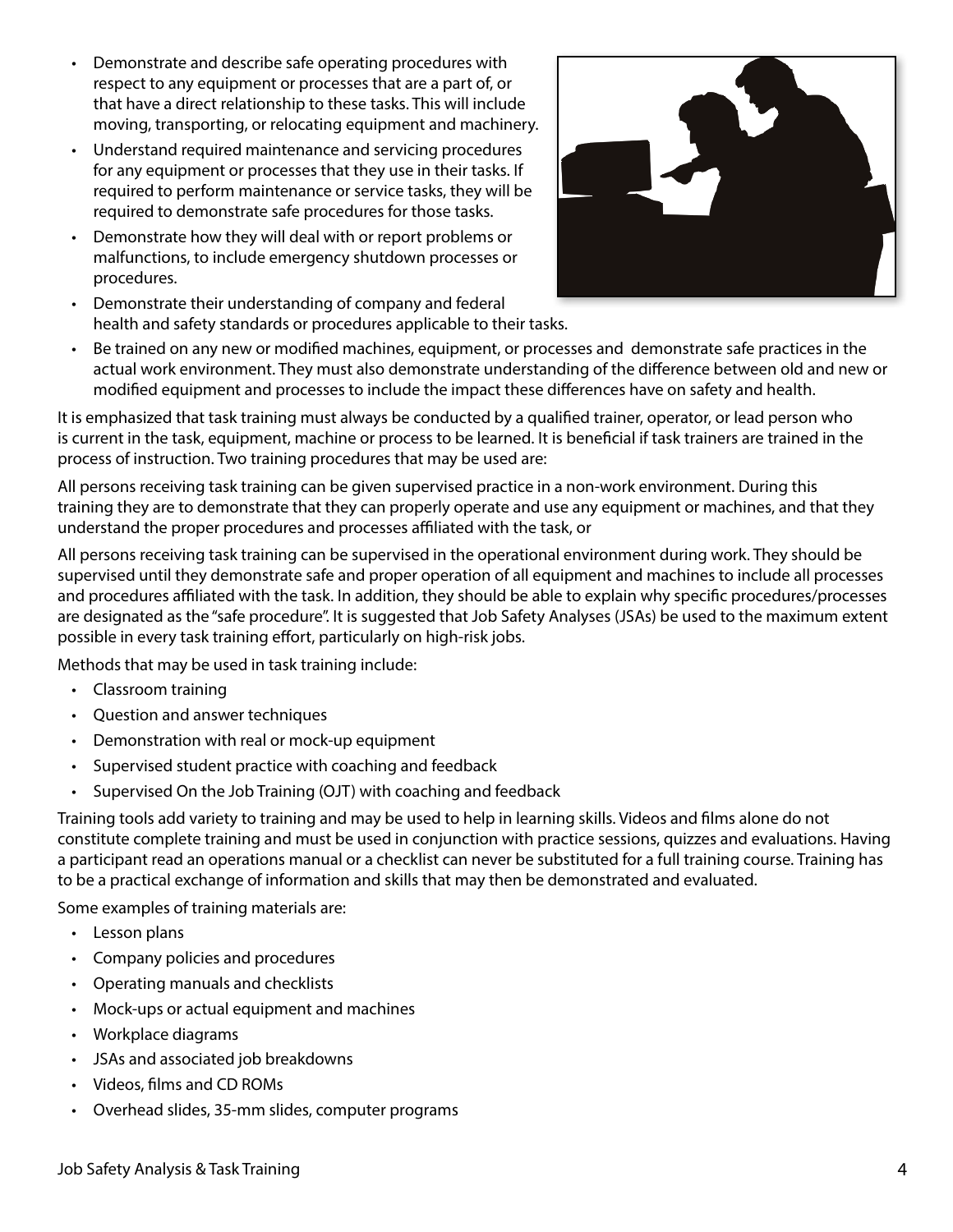<span id="page-4-0"></span>The evaluation process for task training will vary with each and every task. In some cases, questions and answers may be adequate. In other cases accurate demonstration of the learned skill or ability is essential. In all cases the evaluation should address the three areas of safety, quality and productivity (rate of work) because the effort committed to each of these areas must be compatible to sustain a continued successful operation.

#### **JOB AND TASK RELATIONSHIPS**

**E** very organization uses some method for categorizing jobs. The most common practice is the use of job titles. Examples of job titles frequently used are truck driver, heavy



equipment operator, supervisor, front-end loader operator, machinist, maintenance person, mill operator, laborer, etc. These same job titles are used by many organizations and yet they mean different things in different organizations. Even though they have similar job titles, the tasks that must be performed require different skills. Skill differences result from different types of equipment and different job specializations.

There are many other reasons for these differences and they all impact the make-up of an organization's task training plan. If there were no differences and if jobs did not change, the same task-training plan could be used for all organizations. Because there are differences, and because employees must be trained on the various tasks within their jobs, applicable tasks must be identified and correlated with the appropriate job (job title).

This is the first step in the development of a task-training plan. To simplify this step, This is the first step in the development of a task-training plan. To simplify this step, draw a matrix listing each of the job titles on one side and the task or duties associated with the job title on the other. This matrix, when completed, provides a complete picture of the regular task training required relative to each job title. It does not show special task training needed due to process, procedure or equipment changes. These training needs must be identified as changes occur.

When all job titles have been added to the matrix, and there may be several in larger organizations, you will note that there are many common or similar tasks that will allow groups of persons to be trained at the same time. The matrix will also reveal backup persons for certain tasks in the event extra or additional skills are required.

### **PREPARING THE JOB BREAKDOWN AND A JSA**

**When preparing a JSA, the first task is to do a job or task breakdown. It should be noted that both terms, "job" and** <sup>"</sup> "task" were used in relation to the term breakdown. A breakdown can be applied to a complete job, but in most instances, the complete job is composed of many tasks and is too broad to allow an effective breakdown and JSA. Hereafter, the term job will be used meaning either a complete job or an element of a job often referred to as a task.

 The first decision to be made is should the whole job be studied or should the breakdown be made on tasks within the job. When reviewing the tasks covered by any job title it is relatively easy to recognize work segments or tasks appropriate for making a job breakdown and a JSA. What may be of more importance is which should be done first. This can be determined by assessing risk levels or by reviewing past accident records. In addition, experienced operators should be asked about what they see as being the most hazardous aspects of their jobs.

Once it has been decided which job will be reviewed, several different approaches can be taken. One approach is to have several experienced operators discuss the job with you and have them detail the steps within the job. Another approach would be to observe an experienced operator and then write down the steps. When possible, it is suggested a combination of both be used and then have one or two experienced operators review the steps that have been identified.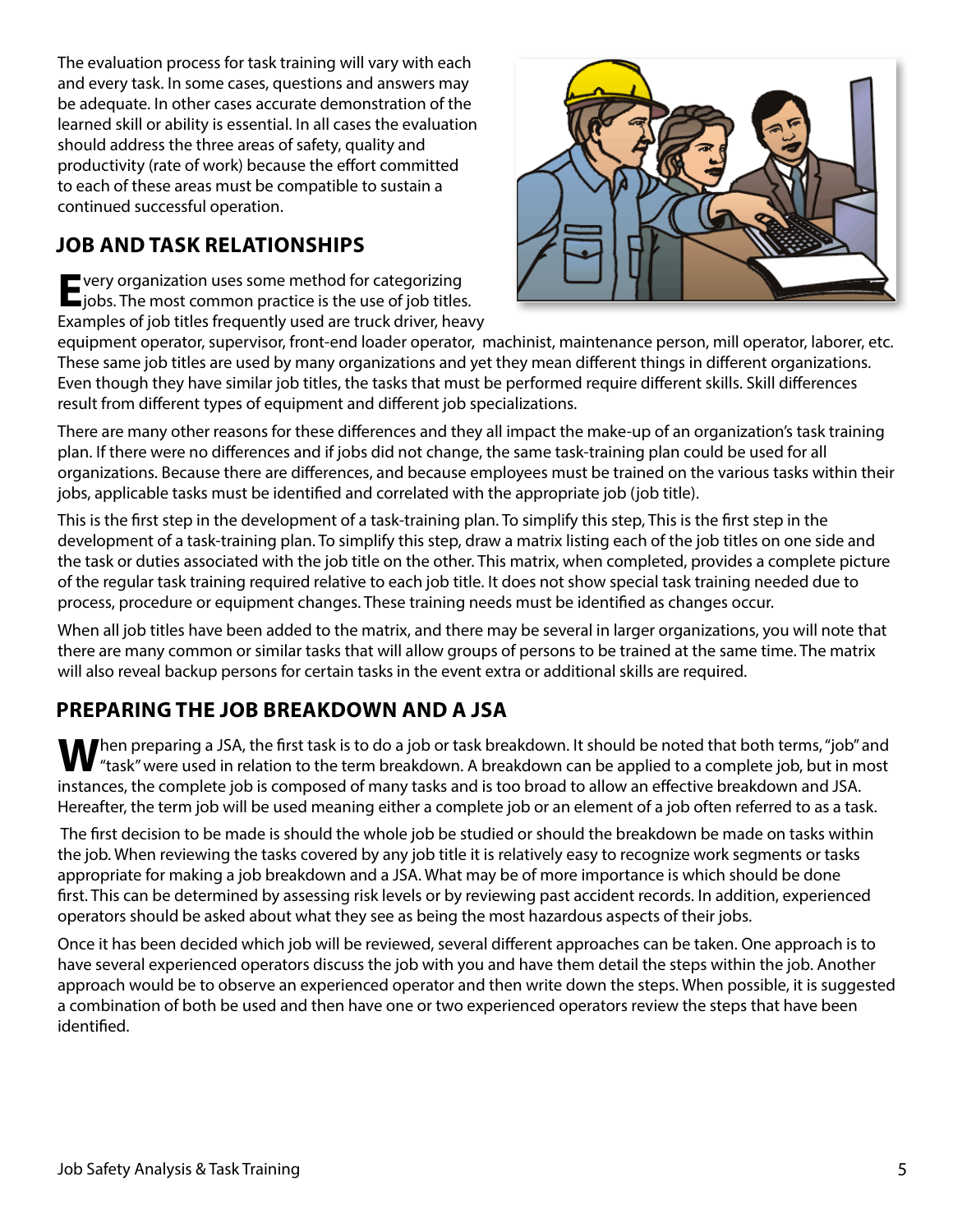When preparing the breakdown, those items identified as steps should be a logical segment of the process that advances the work to completion. Also, the "step" should address what the worker must do. Throughout the review, look closely for "key points". These are items that are "key" to doing the job correctly, safely, efficiently and accurately. When looking for key points there are essentially two categories:

- Job knowledge items, and
- Potential hazards

When looking for knowledge items, keep alert for those things that can make or break a job, or things that take a special knack, and those items essential to a safe operation. Preface items essential to safety with the title of "Safety Item" when entering them in the knowledge block. As you enter each step and each key point, look for potential hazards and list them in the block marked Potential Hazards.

After you have completed the breakdown, study the potential hazards



to determine if any or all can be eliminated. If they can, action should be taken to get the hazard removed. When the hazard is removed, the breakdown and JSA can be finalized. If the job must be performed while the hazard is being eliminated or if it cannot be eliminated, actions that can control the hazard must be devised. These controls are entered into the hazard control block. These controls would include such items as safety equipment to protect the operator. This provides a completed job breakdown with a completed JSA to guide persons performing the task.

Periodic reviews of job breakdown and JSA are necessary to ensure they remain current with processes and procedures if they should be changed.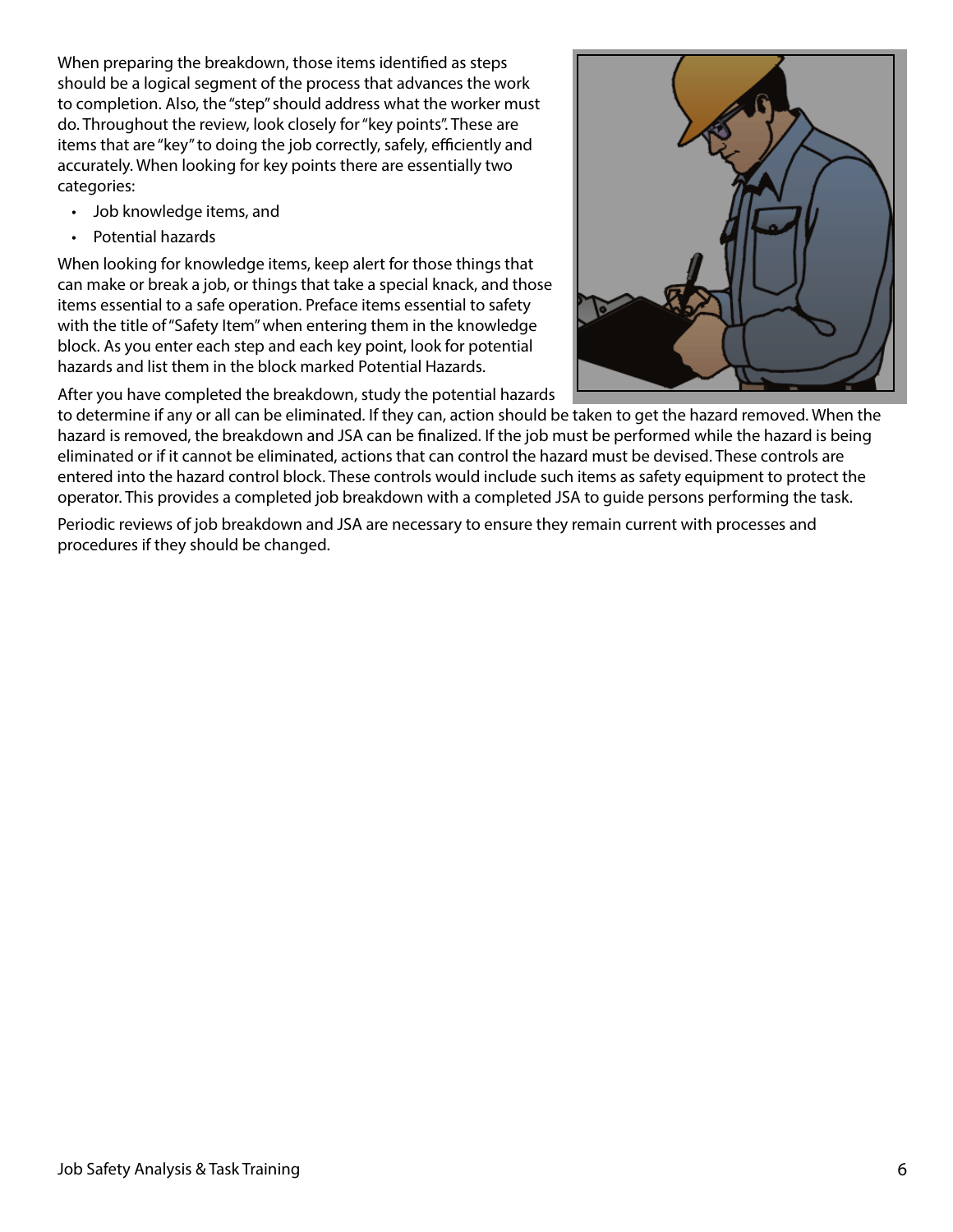## JOB SAFETY ANALYSIS FORM

<span id="page-6-0"></span>

| Page___ of___                                                                  | Job Task:<br>(and number if applicable): | Date of Analysis:                              |
|--------------------------------------------------------------------------------|------------------------------------------|------------------------------------------------|
| JSA NO                                                                         | Supervisor:                              | $\mathbin{\blacksquare}$ New<br>$\Box$ Revised |
| Title of Person Performing Job:                                                | Department:                              | Analysis by:                                   |
| Company/Organization:                                                          | Plant/Location:                          | Reviewed by:                                   |
| $\Box$ Required and/or<br>$\Box$ Recommended<br>Personal Protective Equipment: |                                          | Approved by:                                   |

| <b>SEQUENCE OF JOB STEPS</b> | <b>HAZARDS</b> | <b>RECOMMENDED PROTECTION</b><br>OR PROCEDURE |
|------------------------------|----------------|-----------------------------------------------|
|                              |                |                                               |
|                              |                |                                               |
|                              |                |                                               |
|                              |                |                                               |
|                              |                |                                               |
|                              |                |                                               |
|                              |                |                                               |
|                              |                |                                               |
|                              |                |                                               |
|                              |                |                                               |
|                              |                |                                               |
|                              |                |                                               |
|                              |                |                                               |
|                              |                |                                               |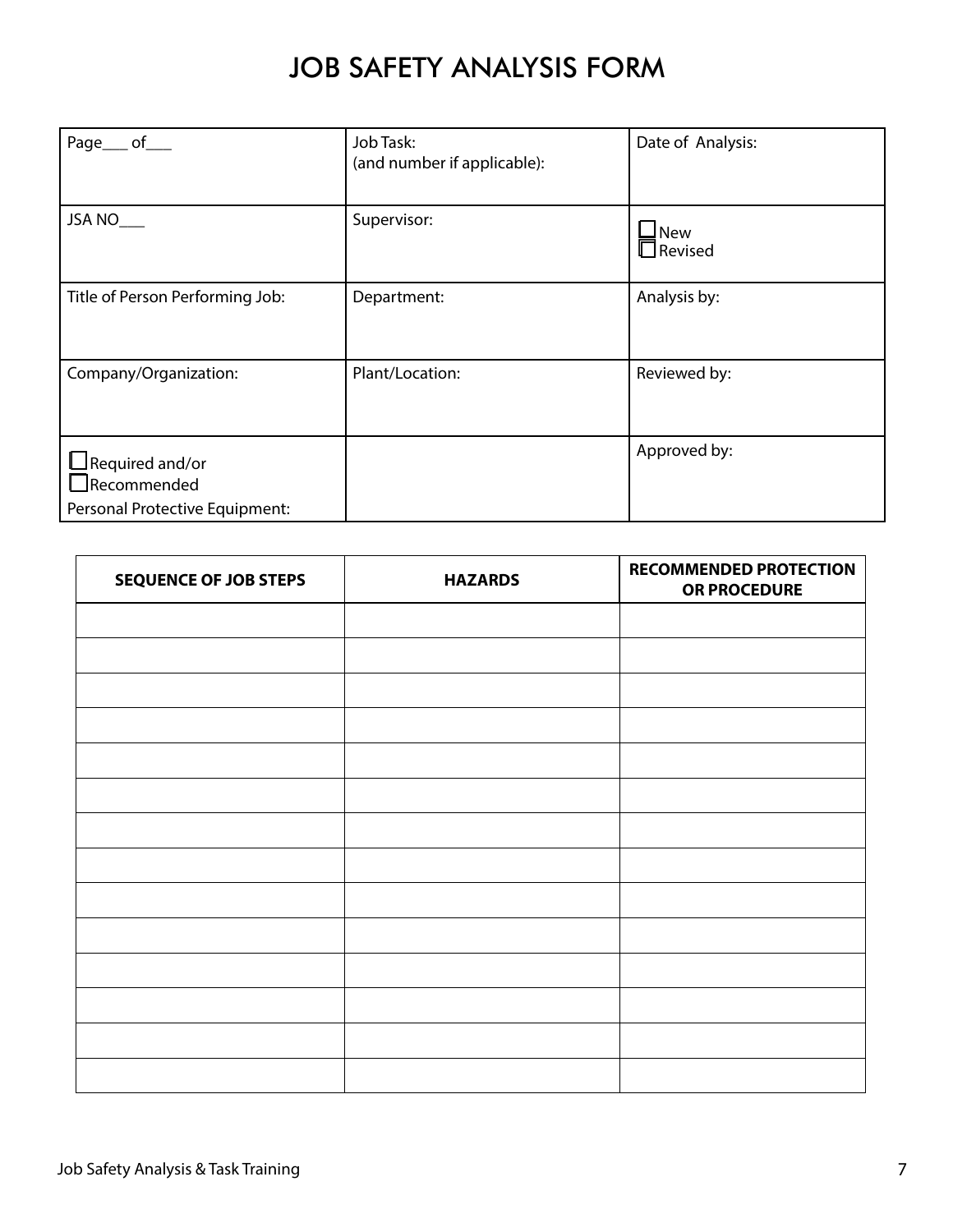#### **SAMPLE - JOB SAFETY ANALYSIS FORM**

### **CLEANING INSIDE SURFACE OF CHEMICAL TANK—TOP MANHOLE ENTRY**

<span id="page-7-0"></span>

| <b>SEQUENCE OF JOB STEPS</b>                                                                                       | <b>HAZARDS</b>                                                                                                                                                                                                                      | RECOMMENDED PROTECTION OR PROCEDURE                                                                                                                                                                                                                                                                                                                                                                                                                                                                                                                                                                                                                                                                                                  |
|--------------------------------------------------------------------------------------------------------------------|-------------------------------------------------------------------------------------------------------------------------------------------------------------------------------------------------------------------------------------|--------------------------------------------------------------------------------------------------------------------------------------------------------------------------------------------------------------------------------------------------------------------------------------------------------------------------------------------------------------------------------------------------------------------------------------------------------------------------------------------------------------------------------------------------------------------------------------------------------------------------------------------------------------------------------------------------------------------------------------|
| 1.<br>Determine what is in the<br>tank, what process is going<br>on in the tank, and what<br>hazards this can pose | Explosive gas.<br>Improper oxygen level.<br>Chemical exposure -<br>Gas, dust, vapor:<br>irritant<br>toxic<br>Liquid:<br>irritant<br>toxic<br>corrosive<br>heated<br>Solid:<br>irritant<br>corrosive<br>Moving blades/<br>equipment. | Establish confined space entry procedures<br>(OSHA standard 1910.146).<br>Obtain work permit signed by safety, maintenance,<br>and supervisors.<br>Test air by qualified person.<br>Ventilate to 19.5% -23.5% oxygen and less than<br>10% LEL of any flammable gas. Steaming inside<br>of tank, flushing and draining, then ventilating,<br>as previously described, may be required.<br>Provide appropriate respiratory equipment - SCBA<br>or air line respirator.<br>Provide protective clothing for head, eyes,<br>body, and feet.<br>Provide harness and lifeline.<br>(Reference: OSHA standards: 1910.106, 1910.146,<br>1926.100, 1926.21(b)(6);<br>NIOSH Doc. #80-406).<br>Tanks should be cleaned from outside, if possible. |
| 2.<br>Select and train operators                                                                                   | Operator with<br>respiratory or heart<br>problem; other physical<br>limitation.<br>Untrained operator-<br>failure to perform task.                                                                                                  | Examination by industrial physician for<br>suitability to work.<br>Train operators.<br>Dry run. (Reference: National Institute for<br>Occupational Safety and Health (NIOSH)<br>Doc. #80-406).                                                                                                                                                                                                                                                                                                                                                                                                                                                                                                                                       |
| 3.<br>Set up equipment                                                                                             | Hoses, cord, equipment<br>- tripping hazards.<br>Electrical - voltage<br>too high, exposed<br>conductors.<br>Motors not locked out<br>and tagged.                                                                                   | Arrange hoses, cords, lines, and equipment in orderly<br>fashion, with room to maneuver safely.<br>Use ground-fault circuit interrupter.<br>Lockout and tag mixing motor, if present.                                                                                                                                                                                                                                                                                                                                                                                                                                                                                                                                                |
| 4.<br>Install ladder in tank                                                                                       | Ladder slipping.                                                                                                                                                                                                                    | Secure to manhole top or rigid structure.                                                                                                                                                                                                                                                                                                                                                                                                                                                                                                                                                                                                                                                                                            |